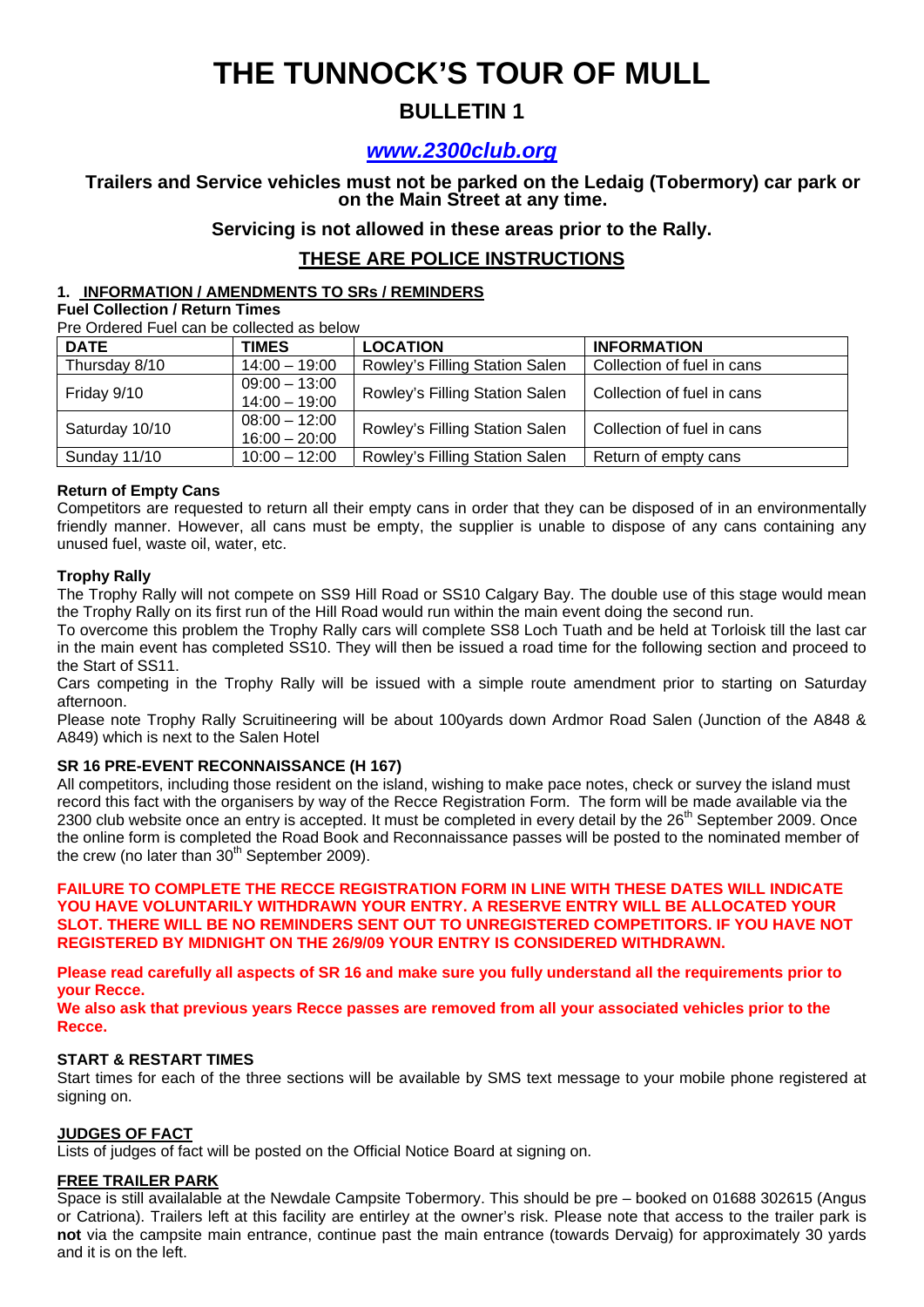#### **2. NOISE CHECK - 09.15 - 15.00Hrs FRIDAY 9th OCT.**

Proceed first to noise check, which will take place on the Linndhu House Service Road (514 535), Tobermory. Door numbers will be available at the noise check venue and must be in place before you proceed to scrutineering. Door plates and numbers will be supplied by the organisers, see SR 5 for early collection details. Please do not report before the times given below.

Process cards and Next Of Kin Forms will be issued at noise check.

## **Please be aware that this timetable will be rigorously enforced.**

**If you arrive early expect to be asked to return at your scheduled time.** 

| Cars      | <b>Time</b>     | Cars        | Time            |
|-----------|-----------------|-------------|-----------------|
| $1 - 10$  | $09.15 - 9.30$  | $86 - 100$  | 12.00 - 12.30   |
| $11 - 25$ | $09.30 - 10.00$ | $101 - 115$ | 12.30 - 13.00   |
| $26 - 40$ | $10.00 - 10.30$ | 116-130     | 13.00 - 13.30   |
| $41 - 55$ | $10.30 - 11.00$ | $131 - 145$ | 13.30 - 14.00   |
| $56 - 70$ | 11.00 - 11.30   | 146 - 160   | 14.00 - 14.30   |
| $71 - 85$ | $11.30 - 12.00$ | Reserves    | $14.30 - 15.00$ |

| Cars      | <b>Time</b>     |
|-----------|-----------------|
| 86 - 100  | 12.00 - 12.30   |
| 101 - 115 | 12.30 - 13.00   |
| 116-130   | 13.00 - 13.30   |
| 131 - 145 | 13.30 - 14.00   |
| 146 - 160 | 14.00 - 14.30   |
| Reserves  | $14.30 - 15.00$ |

#### **3. SCRUTINEERING 09.30 - 15.30Hrs FRIDAY 9th OCT.**

You will be advised at noise check when to proceed to scrutineering. This will take place at the Tobermory Distillery. 47 (504 551).

Competitors must produce their crash helmets and overalls for checking and if auxiliary lights are to be used they must also be fitted.

Any car presented without Tunnock's door plates will be turned away.

At points during the event, and after each section, the scrutineers may perform extra checks on competing cars to ensure conformity.

PLEASE NOTE PROBAN OVERALLS ARE BANNED FOR USE ON STAGE RALLIES.

Overalls need to comply to; FIA 8855-2000 or FIA 1986 STANDARD

#### **4. DOCUMENTATION 09.30 - 16.00Hrs FRIDAY 9th OCT.**

Please park on the Ledaig car park.

Documentation will take place at Taigh Solais (Tobermory Harbour Association Offices, the new building on the seaward end of the Ledaig car park).

#### **IT IS A CONDITION OF ENTRY THAT EACH COMPETING CAR MUST CARRY A VODAFONE MOBILE PHONE. AT DOCUMENTATION VODAFONE NUMBERS WILL BE COLLECTED AND SIM CARDS CHECKED TO ENSURE CONFORMITY.**

**The number you declare must be the number of the phone carried in the competing car.** 

After successfully completing all pre event formalities you will be issued with a 'start card'. This start card will be redeemed for your time cards after each of the co-drivers briefing sessions. It goes without saying – no start card, no time cards. So please remember to bring it along.

#### **5. CO-DRIVERS BRIEFINGS**

All co-drivers will be required to attend a safety briefing. These will be held on Friday ( $9<sup>th</sup>$  October). There will be 3 briefing sessions that line up with your scrutineering / documentation times.

The briefing sessions will take place in the Aros Hall, Main Street, Tobermory.

#### **Time cards will be issued after each briefing session to the co-driver (upon production of your start card). Anyone not attending will not receive time cards and will not be allowed to start the event.**

All reserve competitors should attend the final briefing session at 16:15Hrs.

The sessions will be held as follows:

Cars 1-50 11:45Hrs Cars 51 – 100 13:45Hrs Cars 101 onwards plus reserves 16:15Hrs If the co-driver cannot attend then the driver of the competing car must attend in his place.

#### **6. STARTING ARRANGEMENTS**

### **PLEASE NOTE THE SATURDAY AFTERNOON AND SATURDAY NIGHT STARTS WILL BE AT SALEN.**

**COMPETITORS ARE ASKED TO ASSEMBLE IN THE PRE-START HOLDING AREA IN SALEN TEN MINUTES BEFORE THEIR DUE START TIME. SEE ROAD BOOK FOR DETAILS** 

Competitors and service vehicles should make allowance for the fact that the roads used on the competitive sections of the rally will be closed one hour before the first competing car. This is particularly relevant for those staying outside Tobermory.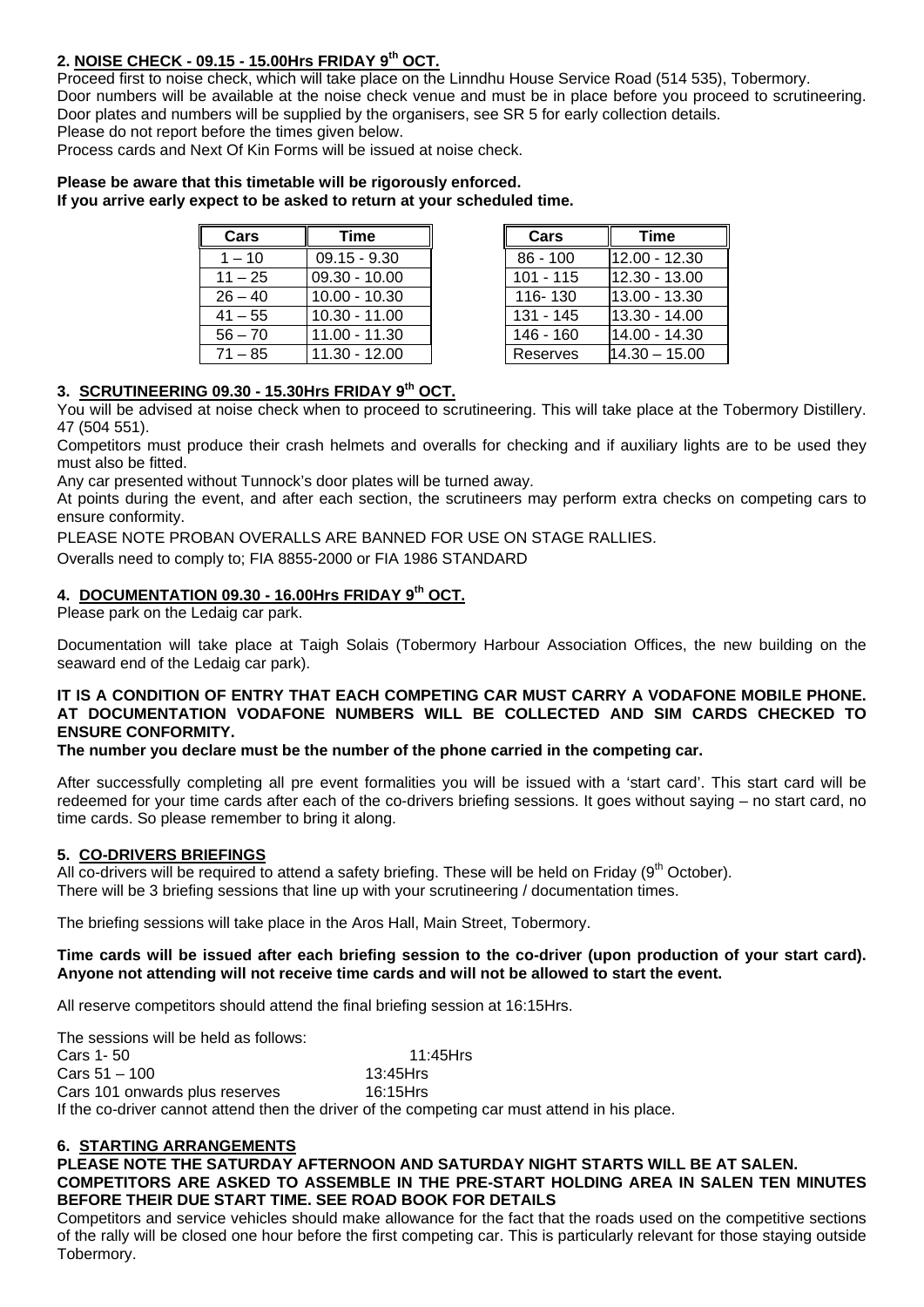You will not be allowed into stages if your travelling time means you will still be on the stage when the road closure time takes effect.

The organisers will re-seed the entry based on performance after the Friday night and Saturday afternoon sections.

#### **7. SURVEYING THE ISLAND**

Police and organisers will again be patrolling the Island and operating radar checks in the days leading up to and during the rally. Please take care to adhere to all speed limits.

**We will be paying close attention to certain 'hot spots' where high speed reconnaissance has been reported in previous years.** 

**The organisers give notice that they will not hesitate to act against anyone who transgresses the reconnaissance regulations. (S.R 16)** 

The future of the rally relies on good relationships between the islanders and visitors. Please do not harm these by thoughtless driving.

#### **PLEASE TAKE NOTE OF THE WARNING SYSTEM IN OPERATION FOR 2009 (SR16)**

#### **Practising is completely forbidden. Please don't find yourself excluded.**

#### **The 'Glengorm Road' from ref. 47 498551 to 444566 is totally out of bounds to all competing cars both before and during the rally.**

The only exception to this being competitors whose accommodation is along this stretch of road. They may use the road in line with the reconnaissance regulations.

The reconnaissance passes will be 3 yellow discs with your competition number on. These 3 discs must be displayed in the front screen (top offside) and each rear side windows of the reconnaissance vehicle,.

Once a competitor is in possession of the Recce Passes it is mandatory to display these in the Recce vehicle. Failure to display these passes will be considered breach of SR 16.

#### **8. ROAD BOOK / ROUTE**

In the interest of safety we will again be monitoring car numbers in stages. Certain junctions will be backlit by low power spotlights so as to assist the recording of car numbers.

Please note that several stages on the Island contain sections with large drops and it is the competitors' responsibility to take the opportunity to study the route to satisfy themselves of any dangerous sections which might require caution on their part. It is recommended that this inspection take place during daylight hours.

Route notes are commercially available for the event; however, the use of these is purely at the purchaser's discretion. The organisers hold no responsibility for the accuracy / detail of these notes and do not produce any notes for the event.

#### **HELP US TO HELP YOU**

Every year we try to improve all aspects of event safety. We know quickly when we lose a car in a stage, however knowing a car is missing is not sufficient, we need to know if the crew are OK, or in need of assistance.

All crews will carry a Vodafone cell phone in the competing car whilst taking part in the competition. Should a crew stop in any stage on the event for a period they foresee will be longer than 5 minutes, then they must ring one of the emergency numbers (these will be in the event road book and also issued as dashboard stickers at Scrutineering) and report their location and status to the organisers.

At the co-drivers briefing all competitors will be given a clip board with an OK / SOS printed on. This board will also carry your competition number. Each time the OK board is used you must display your competition number at the same time.

If you are unfortunate enough to stop or go off the road in a stage, **in all cases please use the OK (in conjunction with your competition number board) / SOS board as soon as possible.** We understand this may not be the first thing on your mind, but stopping stages and sending in the emergency crews for someone who is changing a wheel causes long delays to the rally.

#### **9. PRIZEGIVING**

The first 3 cars and crews overall are requested to assemble at the Aros Hall with their vehicles on Sunday at 14:45Hrs for the finish celebrations.

The Rally Prizegiving will take place at 18.00Hrs. on Sunday in the Aros Hall, Tobermory.

Competitors are reminded of SR14, which states that failure to be present could result in the forfeiture of an award unless arrangements have been made with the organisers in advance.

#### **10. SERVICE AREAS**

The Roads Department ask that all competitors use a tarpaulin sheet under the competing vehicle in all service areas. Marshals will ensure compliance. Please clear up any accidental spillages.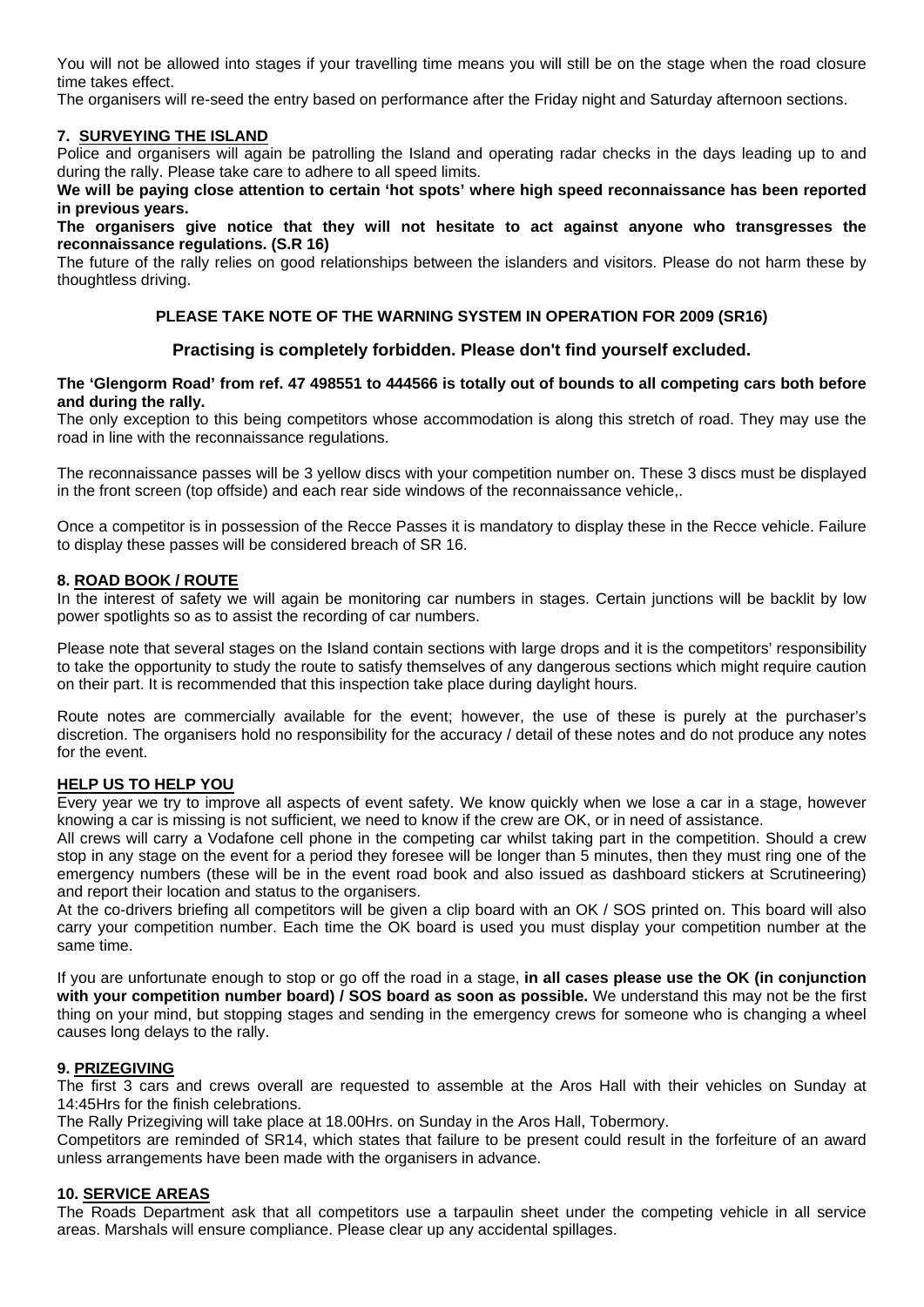Servicing will only be permitted between the map references given below. Any competitors seen by Judges of Fact (Servicing), who will be observing all road sections between stages, receiving organised assistance anywhere other than in these areas may be excluded.

#### **Servicing Saturday Night**

Please do not attempt to 'set up' in the ferry car parks until after the departure of the last boat on Saturday evening.<br>This leaves Craignure at 17:00Hrs.

The Police will move service crews who are on these car parks prior to 17:00Hrs.

Please note that the times below are approximate. See Road Book for Service Area Limits.

| <b>Section 1</b>     |                                                     |                                 |
|----------------------|-----------------------------------------------------|---------------------------------|
| Service<br>Craignure | Between 573431 & 546296                             | Car 0 Due Time<br>22.10 Approx. |
| <b>Section 2</b>     |                                                     |                                 |
| <b>ES Dervaig</b>    | As Map Book. Strictly ES<br>Vehicles only - NO VANS | Car 0 Due Time<br>13:00 Approx. |
| <b>Section 3</b>     |                                                     |                                 |
| Service<br>Craignure | Between 573431 & 546296                             | Car 0 Due Time<br>22.10 Approx. |

#### SERVICE VEHICLES MUST DISPLAY AN OFFICIAL RALLY PLATE BEARING THE COMPETITORS NUMBER AT **ALL TIMES**

It is important to leave all service points clean and tidy.

Individual competitors will be held accountable for the actions of their service crews and, if reported by marshals or officials for irresponsibility, can be excluded.

#### **Service Areas are all NO SMOKING areas.**

#### **We strongly recommend that all emergency and service crews carry suitable fire extinguishers. We also recommend that re-fuelling the car is the last task done before leaving any service area.**  Your attention is drawn to the following MSA link:

http://www.msauk.org/uploadedfiles/msa\_forms/ServiceAreaRiskManagemenRev1\_129k.pdf

In each competitor's pack, issued at documentation, will be a copy of the MSA Risk Assessment relating to service areas. We ask that you make all members of your crew aware of the recommendations made in this document and that instructions within this document are followed.

In an emergency at Craignure service you should go to the MacGregor's Road House where the emergency services will be raised.

Any rally emergency at any other point during the event should be reported via the emergency phone numbers

## **01680 300599 or 07733 413936**

#### **11. RESULTS**

The Results service for this year's event will be based in Taigh Solais (Tobermory Harbour Association Offices, the new building on the seaward end of the Ledaig car park).

The results notice board will be here. Restart times for sections 2 & 3 will also be displayed here.

#### **12. UNAUTHORISED SERVICE**

Again the rally is providing an emergency service facility in order to regulate and minimise the inconvenience caused to residents. Competitors are permitted to use only those areas designated in the Road Book and the Emergency Service Manual. Crews are reminded that servicing outside of the areas will result in the exclusion of the associated competing crew / crews.

The organisers will place Judges of Fact where unauthorised servicing is likely to take place.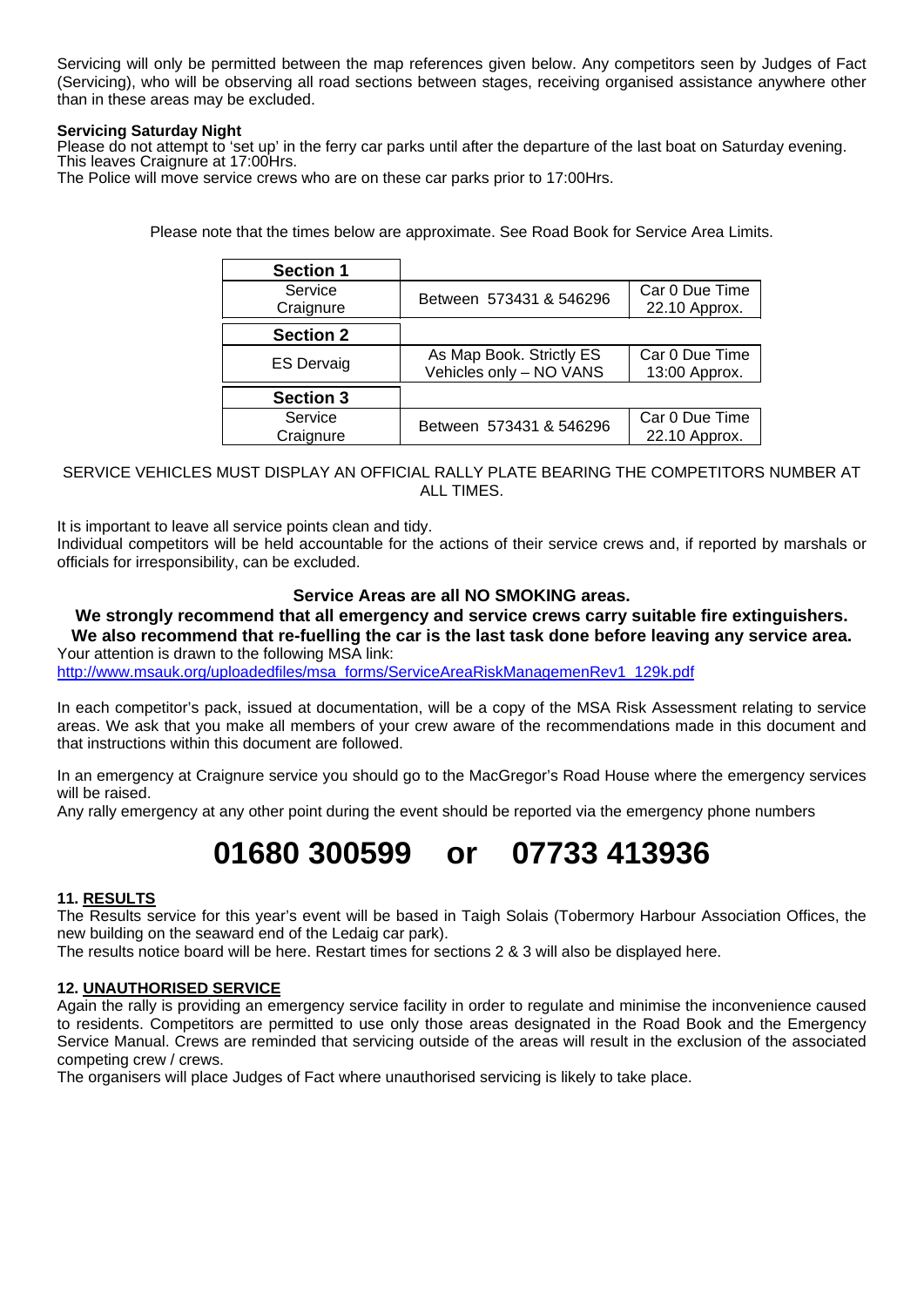#### **13. OFFICIALS**

Anyone wishing to contact the following officials can do so on these numbers:

| Rally Chairman (Neil Molyneux)               | 07973 215834 |
|----------------------------------------------|--------------|
| <b>Clerk of the Course (Clive Molyneux)</b>  | 07765 980675 |
| Deputy Clerk of the Course (Allan Whittaker) | 07768 912657 |
| Rally Secretary (Pete Kenyon)                | 07831 615687 |
| Safety Officer (Ron Cowan)                   | 07770 534770 |
| <b>Chief Marshal (Simon Bibby)</b>           | 07789 180581 |
| Asst. Chief Marshal (Mark Wilkinson)         | 07879 657580 |
| <b>Competitor Liason (Andy Mort)</b>         | 07740 029315 |

#### **14. COMPETITOR LIASON OFFICER**

The services of Andy Mort will again be used as CLO. Any queries during the event should be passed through Andy who will endeavour to advise and resolve as required. Andy will be contactable throughout the event on the above number.

He will also be available as follows:

Friday Documentation & Co Drivers briefings.

During the event at Rally HQ Salen Hotel.



#### **15. EMERGENCY PROCEDURE AND MANNED TELEPHONES**

In the case of an accident where urgent medical attention is required, where possible the red "SOS" sign should be immediately displayed to the following cars and to any helicopter attempting to assist.

Any crew which has the "SOS" sign displayed to them or sees a car which has sustained a major accident where both crew members are seen inside the car but is not displaying the red "SOS" sign, shall immediately and without exception stop to render assistance.

All following cars shall also stop. The second car at the scene shall proceed to inform the next radio point. Subsequent cars shall leave a clear route for emergency vehicles.

Any crew which is able to, but fails to comply with the rule, will be reported to the Clerk of the Course who may impose penalties.

In the case of an accident where medical intervention is not required, the "OK" sign in conjunction with the car number board must be clearly shown by a crew member to the following vehicles and to any helicopter attempting to assist. If the crew leave the vehicle, the "OK" sign must be displayed so that it is clearly visible to other competitors.

Each competing car must carry a red reflective triangle which, in the event of the car stopping in a special stage, must be placed in a conspicuous position by a member of the crew at least 50 meters before the car's position, in order to warn following drivers. Any crews failing to comply may be subject to a penalty at the discretion of the Clerk of the Course. This triangle must be placed even if the stopped car is off the road.

Any crew retiring from a rally must report such retirement to the organisers as soon as possible, save in the case of force majeure. Any crew failing to comply will be subject to a penalty at the Clerk of the Course's discretion.

Competitors who misuse the "SOS" or "OK" board will be penalised and may be reported to the MSA for further penalty.

The RAYNET Headquarters for the duration of the Rally will be at the Salen Hotel.

## **01680 300599 or 07733 413936**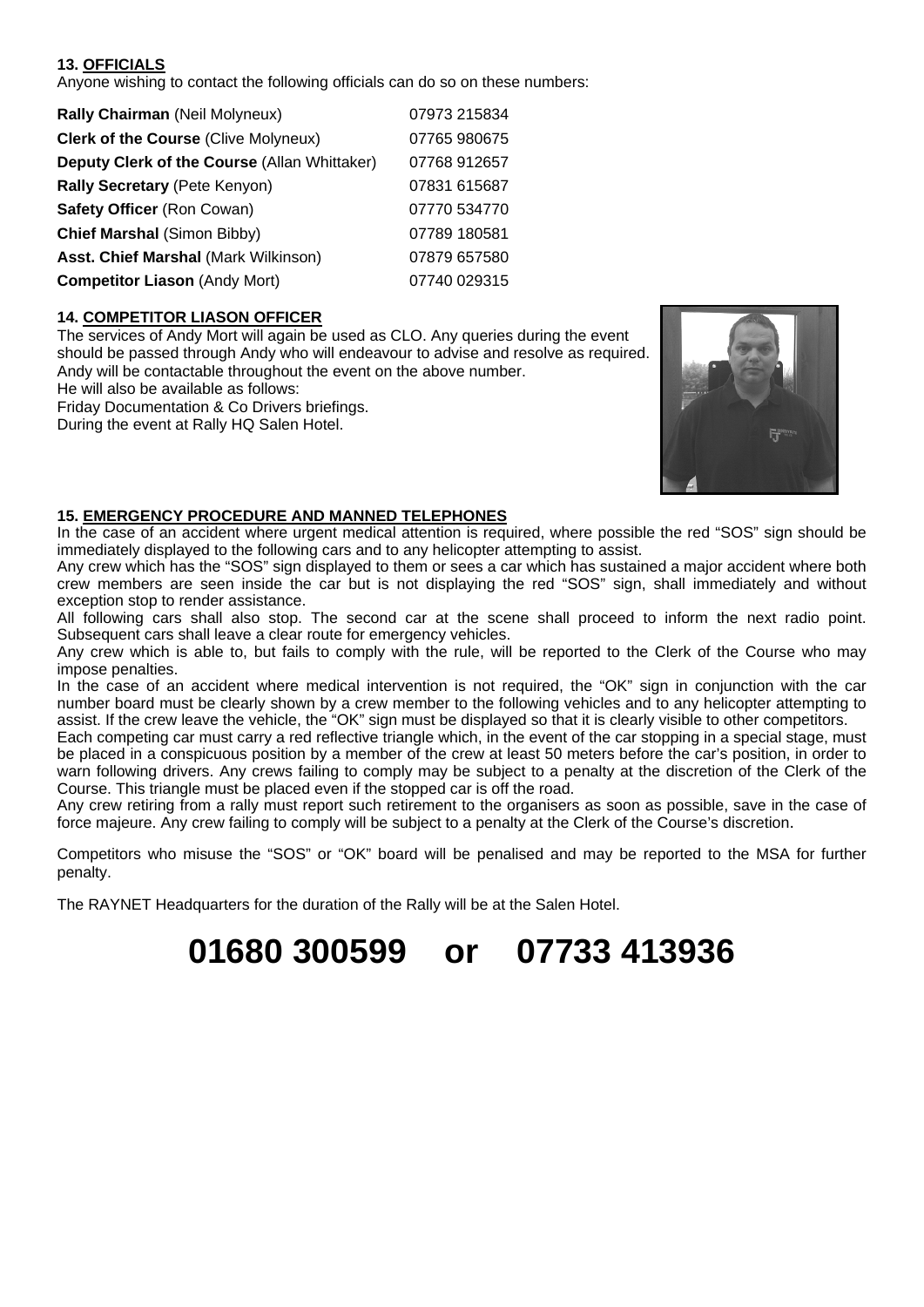# **DISCRETIONARY AWARDS**

The following discretionary awards have to be allocated :-

| The Spirit of the Rally Award      | - The Duart Trophy                                                                                             |
|------------------------------------|----------------------------------------------------------------------------------------------------------------|
| <b>Service Crew Awards</b>         | - The Gary Bratt Memorial Trophy<br>£30 donated by Graeme Wood<br>£30 donated by Paul Marshall                 |
| <b>Services to the Rally Award</b> | The John Easson Memorial Award<br>& a meal for two at the Mull Pottery Bistro<br>donated by 'Pete the Potter'. |

**Shell Worthy Performance Award** - Award

**The Best Entertainer** - The Mallard Trophy

Please use the back of this sheet, stating your nominations for which award and why - your opinions are most welcome.

## *Don't forget to include an island contact telephone number !*

Return to the Rally Secretary (Wee Barra Cottage, Behind the Post Office, Main Street) by noon latest on Sunday for considerations.